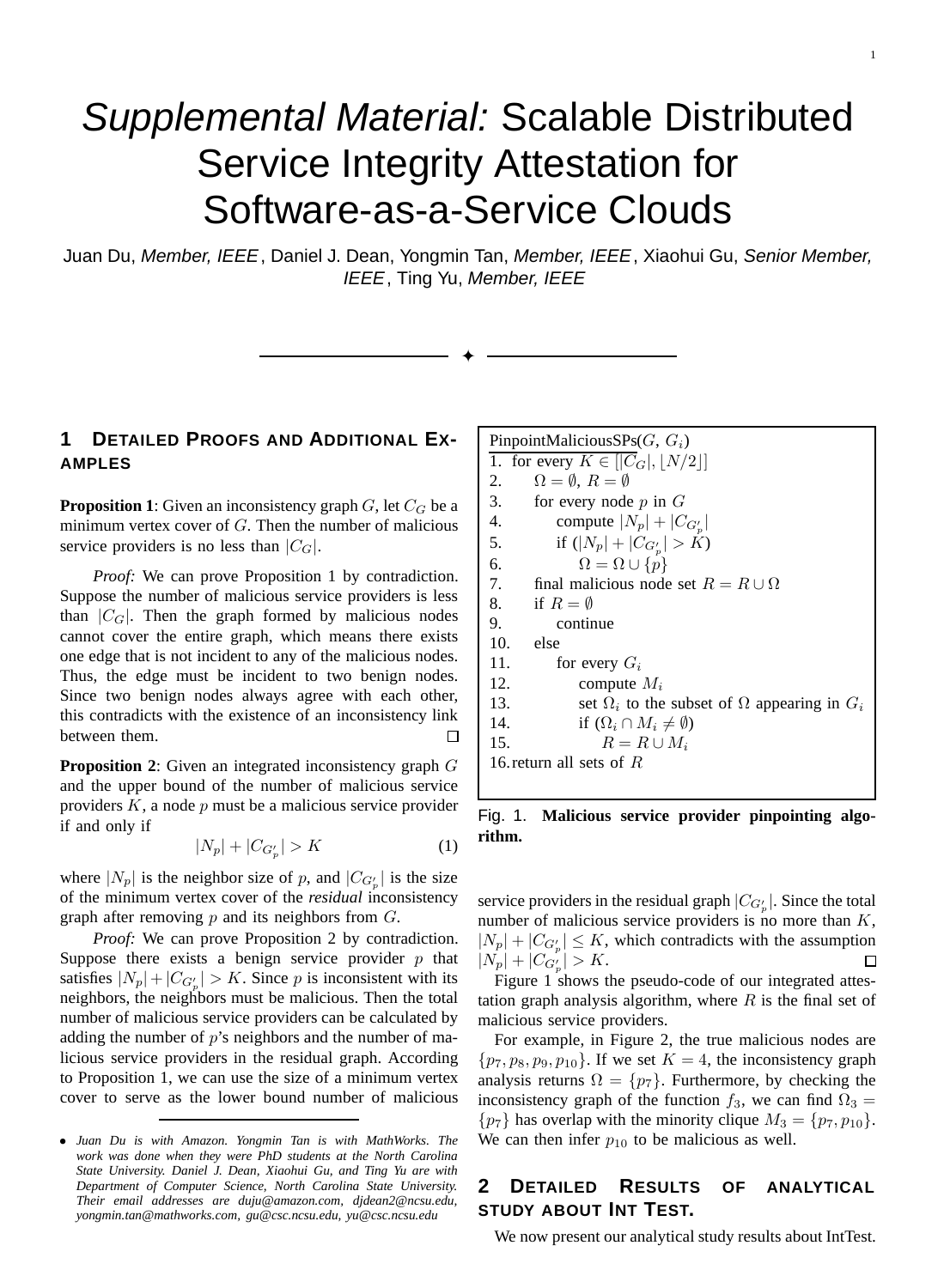

Fig. 2. **Another example for integrated graph analysis with four malicious nodes.**

**Proposition 3**: Given an accurate upper bound of the number of malicious service providers  $K$ , if malicious service providers always collude together, IntTest has 0 false positive.

*Proof:* According to Proposition 2, any node identified through inconsistency graph must be malicious. Therefore, any node in the subset of malicious nodes identified through inconsistency graph, e.g.,  $\Omega_i$ , must be malicious. If, for all functions,  $\Omega_i \cap M_i = \emptyset$ , our algorithm returns set  $\Omega$ as malicious set, which contains only malicious service providers. Otherwise, there exists some function  $f_i$  such that  $\Omega_i \cap M_i \neq \emptyset$ . For any  $p_b \in (\Omega_i \cap M_i)$ ,  $p_b$  must be malicious because it belongs to  $\Omega_i$ . Suppose our algorithm has false positives, which means there exists a benign node  $p_g$ , where  $p_g \in M_i$  but  $p_g \notin \Omega_i$ . Since  $p_g \in M_i$ ,  $p_g$  must be outside of the maximum clique. Thus, the maximum clique must be formed by malicious nodes. This indicates that malicious node  $p<sub>b</sub>$  must disagree with at least one of the malicious nodes in the maximum clique, which contradicts with our assumption that attackers always collude together as a single group.  $\Box$ 

Although our algorithm cannot guarantee zero false positive when there are multiple independent colluding groups, it will be difficult for attackers to escape our detection with multiple independent colluding groups since attackers will have inconsistency links not only with benign nodes but also with other groups of malicious nodes.

We now quantify the damage that collusive attackers can make without being detected. We assume that collusive attackers are intelligent in that they can select service functions to attack together in order to maximize the damage they can bring to the system. The damage is defined as follows.

**Definition 5**: The *Damage Degree*, denoted by D, is the number of the service functions on which malicious service providers misbehave without being detected.

Since attackers can escape detection by forming the majority in per-function consistency graphs, attackers can select service functions that have less benign service providers. Suppose there are *n* service functions,  $f_1, ..., f_n$ , ranked in the ascending order of the number of benign service providers participating in the function. The number of benign and malicious service providers participating in the function  $f_i$  are  $g_i$  and  $b_i$ , respectively. The total number



Fig. 3. Malicious attackers pinpointing accuracy comparison with 40% service providers being malicious.

of malicious service providers are b, where  $b = b_1 + ... + b_n$ . Thus, in order to escape detection in per-function consistency graphs, attackers need to take majority in all attacked functions, which means they can attack up to  $k$  functions at different time, where  $g_k \leq b \leq g_{k+1}$ . That is, attackers can only attack functions  $f_1, ..., f_k$ . For functions  $f_{k+1}, ..., f_n$ , attackers cannot form a majority so that any misbehavior on these functions will be detected by our algorithm.

However, attackers cannot form majority in all the  $k$ functions at the same time. The number of functions that attackers can attack simultaneously is significantly limited. If b satisfies the following equation,

$$
\sum_{i=1}^{m} g_i \le b \le \sum_{i=1}^{m+1} g_i,
$$
\n(2)

then attackers cannot attack more than  $m$  functions at the same time, which means the damage degree  $D = m$ .

Moreover, a single attacker cannot participate in unlimited number of service functions. By attacking function  $f_i$ , the attacker may produce  $g_i$  inconsistency links with all the benign service providers provisioning  $f_i$ , where  $g_i$  is the number of benign service providers in that function. Suppose an attacker  $p_b$  provides functions  $f_i, f_{i+1}, \ldots, f_{i+k}$ . In the global inconsistency graph, in order to escape detection, every single attacker  $p_b$  needs to limit the number of inconsistency links. If attackers are too greedy to attack more service functions or attack functions that they cannot form the majority, they will get detected by our algorithm.

# **3 ADDITIONAL RESULTS AND OVERHEAD COMPARISON**

We show the results when the percentage of malicious service providers to 40% and repeat the above two sets of experiments. Figure 3(a) shows the comparison results under the aggressive attack scenarios while Figure 3(b) shows the comparison results under the conservative attack scenarios. The results show that IntTest still achieves better detection accuracy than the other alternatives. Note that when there are a high percentage of malicious attackers, majority voting based schemes fail to identify any attacker (i.e.,  $A_D = 0$ ), while IntTest can still detect all attackers when the attackers try to compromise many service functions.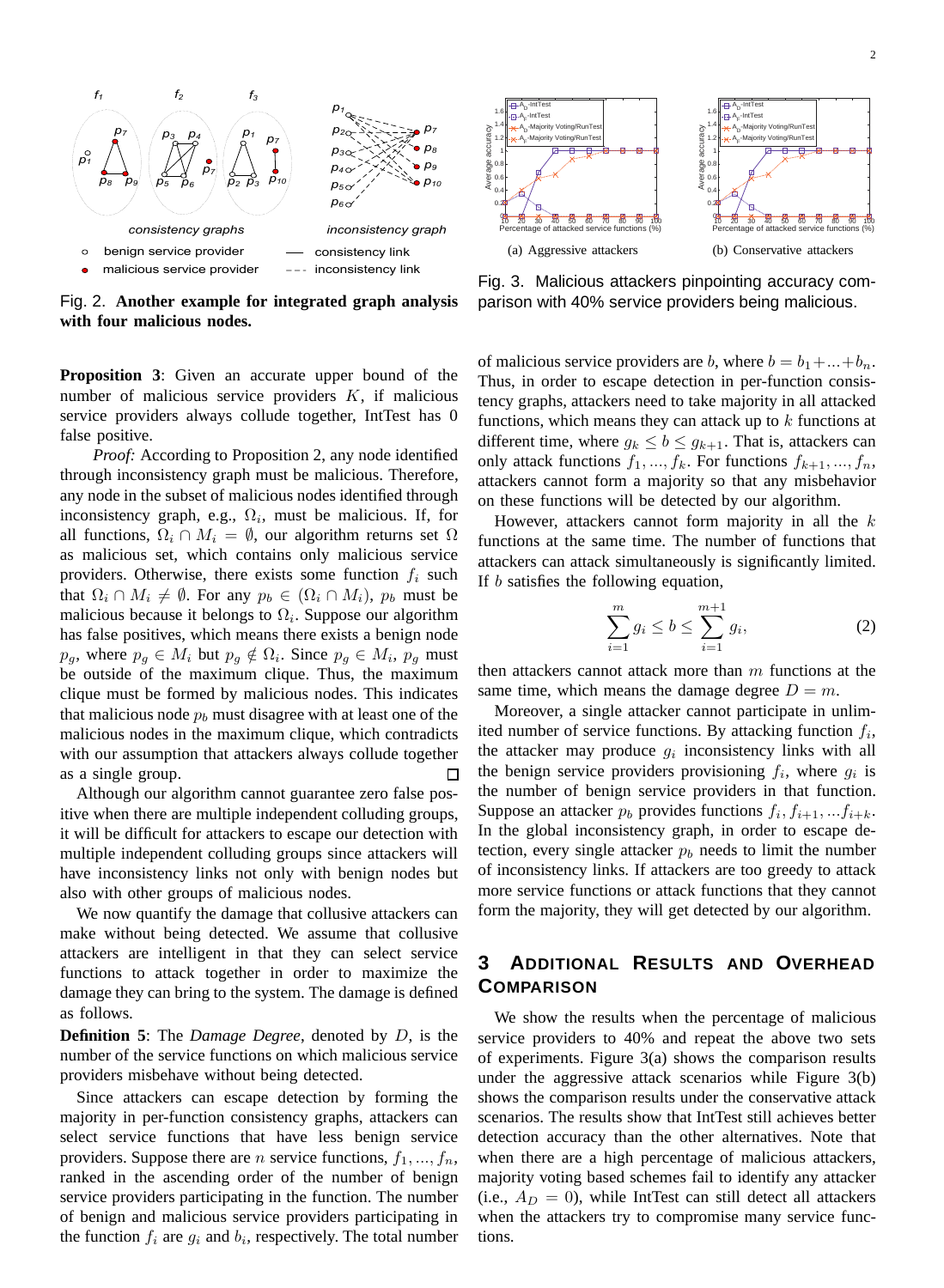|      | # of providers Consistency graph | Inconsistency graph             |
|------|----------------------------------|---------------------------------|
| 200  | $4.22 \pm 0.018$ ms              | $1.64 \pm 0.001$ ms             |
| 400  | $15.89 \pm 0.013$ ms             | $6.52 \pm 0.004$ ms             |
| 600  | $35.29 \pm 0.095$ ms             | $\overline{15.11 \pm 0.015}$ ms |
| 800  | $\sqrt{62.62 \pm 0.021}$ ms      | $\sqrt{26.18} \pm 0.350$ ms     |
| 1000 | $100.00 \pm 0.434$ ms            | $\overline{39.98} \pm 0.179$ ms |

TABLE 1 Graph analysis time in IntTest.



Fig. 4. Performance impact of IntTest to distributed data processing services.

We also measure the computation overhead for the graph analysis. Table 1 shows the graph analysis time for both consistency graphs and inconsistency graph including both the mean and standard deviation values, where the number of service providers varies from 200 to 1000. The analysis time for consistency graphs is the sum of per-function analysis time. As the table shows, the total time for both consistency and inconsistency graph analysis is less than 140 milliseconds given 1000 service providers and 2000 service components in the system. Note that we start from a complete graph connected by consistency links only and IntTest only triggers the graph analysis algorithm when any new inconsistency links are captured by the probabilistic attestation. Although the global inconsistency graph analysis algorithm relies on the solution to the minimum vertex cover problem, a known NP-hard problem, we observe that the computation time is generally short. If all malicious service providers collude, the inconsistency graph will be bipartite because there are only edges between the benign and the malicious service providers. In this case, the minimum vertex cover is equivalent to the maximum matching problem that can be solved in polynomial time [1]. We can also employ approximation algorithms [2] if the inconsistency graph analysis overhead becomes the bottleneck in our system.

We now evaluate the impact of our integrity attestation scheme on the data processing delay, an important performance metric for data processing systems. The data processing delay is measured as the average tuple turnaround time, which is the duration between the time when the first data tuple enters the system and the time when the last data tuple leaves the system over the total number of tuples processed. Figure 4(a) shows the average per-



Fig. 5. Sampled sensitivity study results.

tuple processing delay under different data rate. The results show that IntTest imposes little overhead to the dataflow processing delay. Note that the processing delay is lower under higher data rate. This is because the turnaround time is smaller when more data are sent into the system before the system reaches its maximum capacity. Figure 4(b) shows the average per-tuple processing delay under different numbers of service hops. The results show that our scheme only imposes about tens of microseconds extra delay. As the overhead of our attestation scheme is kept low, we also expect the network traffic impact to co-located applications to be low as well. Additionally, we can leverage VM resource capping mechanisms (e.g. cgroup in KVM) to isolate the performance impact to other applications. Note that our experiments are conducted in a production cluster system with high speed networks. Thus, the processing delay does not increase too much when we increase the number of service hops.

We now evaluate the impact of various system parameters on the effectiveness of our algorithm. Figure 5(a) shows the time to detect each malicious service provider under different attestation probability  $P_u$ . With higher attestation probability, IntTest has more opportunities to capture the sneaky occasional misbehavior of attackers. Thus, with a higher attestation probability, we can detect malicious service providers earlier. However, the system overhead, in terms of attestation traffic, would increase accordingly since IntTest performs attestation on more data. Figure 5(b) shows the detection rate under different misbehaving probabilities, where attestation probability is fixed at 0.2. The more frequently malicious service providers misbehave, the more opportunities are given to our scheme to capture the misbehavior. Therefore, it takes less time to detect malicious service providers with a higher misbehaving probability.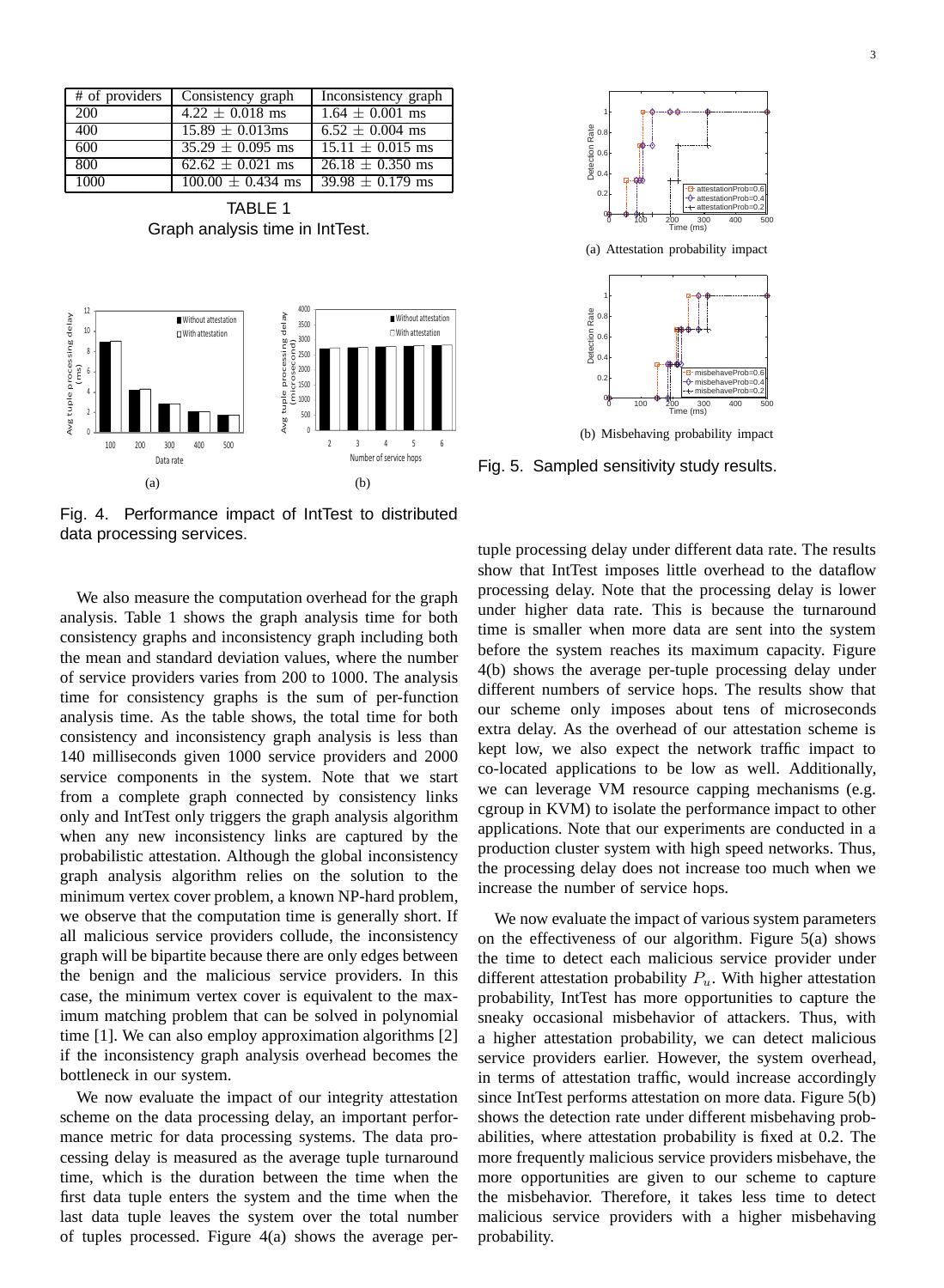#### **4 LIMITATION DISCUSSION**

Although our experimental results have shown that IntTest can achieve better scalability and higher detection accuracy than the state-of-the-art schemes (i.e., majority voting, consistency graph analysis only scheme [38]), IntTest still has a set of limitations that require further study.

Malicious service providers may still escape detection if they can manage to satisfy three conditions: 1) only attacking a limited number of service functions, 2) taking majority in all the attacked services, and 3) having less inconsistency links than benign service providers. However, IntTest makes it difficult for attackers to attack popular service functions since popular service functions often attract many different service providers for profit. The attackers can hardly take majority in those popular service functions. Moreover, service provisioning in SaaS clouds is not free, which involves registering services, paying resources and hosting fees, and passing the service hosting verification. Malicious attackers have to pay a high cost to take majority in popular services. In contrast, attacking unpopular services will have much smaller impact since only a few users rely on them. More importantly, the popularity of different service functions is only available to the portal node of the cloud. It is difficult, if not totally impossible, for individual service providers to guess the popularity of different service functions. Thus, it is highly possible that the attackers will try to compromise a randomly selected service and fail to take the majority, and thus expose themselves.

Let us assume that attackers can infer the popularity of different services from some side channels and only attack those unpopular services where they can take majority. Under those circumstances, it is more effective to apply challenge-based approaches (e.g., [3]–[6]) that rely on the portal or a trusted entity to redundantly compute results for verification. However, the portal node or a trusted entity may not have the required software or sufficient resources to redundantly compute *all* service functions. Thus, the benefit of our approach is to reduce the reliance on the challenge-based verification. Our approach can be combined with the challenge-based scheme. For example, we can use IntTest as the default attestation scheme and dynamically invoke the challenge-based verification only when the system cannot make the pinpointing decision or encounter conflicting pinpointing results.

The current prototype of the IntTest system does not support non-deterministic service functions where the service might return different results for the same input. We can use a user-defined distance function to partially alleviate the problem: as long as the distance between two results based on the distance function is within a certain threshold, we say two results are consistent. We can also leverage the techniques proposed in [39] to attest non-deterministic services.

#### **5 RELATED WORK**

Remote attestation techniques often use a challengeresponse paradigm to ensure that a remote software platform truthful executes a program that is not compromised or altered by attackers. Attestation can be performed at system-level or application-level. System-level attestation techniques [3]–[11] require a trusted entity (e.g., trusted hardware or secure kernel) to co-exist with the remote attested platform. For example, SWATT [7] computes a checksum of the memory whenever receiving a challenge. BIND provides a fine-grained code attestation scheme for distributed systems [10]. Alam et al. proposed a set of specification and verification schemes for attesting the behavior of business processes [12]. However, in SaaS clouds, it is often impractical to assume the existence of a trusted entity at the remote third-party service provider site. In contrast, our approach does not require any trusted entity to be deployed on the remote attested service provider site.

Application-level auditing schemes have been proposed under different distributed computing contexts such as peerto-peer systems [13], volunteer computing systems [11], publish-subscribe systems [14], cloud storage systems [15], distributed web applications [16], and database systems [17]. Such schemes either construct integrity evidence through cryptographical transformation of application data  $[13]$ ,  $[15]$  or rely on emulation  $[16]$ ,  $[18]$  to detect deviation from expected execution results. Generally speaking, an auditor needs to challenge the untrusted party periodically. Auditors could be trusted parties [16], or a group of untrusted auditors [13], [19]. For example, Manrose et al. proposed a remote attestation technique that focuses on detecting misbehaviors of skipping computations for lower resource expenditure [11]. The worker nodes have to provide execution proofs with the help of compiler techniques. Thus, the verifier needs to know the internal workflow of the computation performed on the worker nodes for detecting cheating behaviors. Belenkiy et al. proposed an application-level verification approach that relies on the trusted entity (the boss) to redundantly compute results for verifying result correctness [18]. In comparison, IntTest supports black-box service integrity attestation in cloud systems, which does not require any internal knowledge about the third-party services. Moreover, our approach supports integrity attestations for large-scale SaaS cloud systems where the portal nodes do not have the software or sufficient resources to redundantly compute the results returned by different services.

Previous work has studied the problem of verifying the correctness of remote computations. Golle and Miranov proposed "uncheatable computations" [20] that allows the user to perform a small amount of local computation to verify the correctness of outsourced computations. In [21], the authors conducted a survey on result-checking and self-correcting programs for software correctness verification. However, result-checking is often limited to specific arithmetic functions. It is challenging to design a result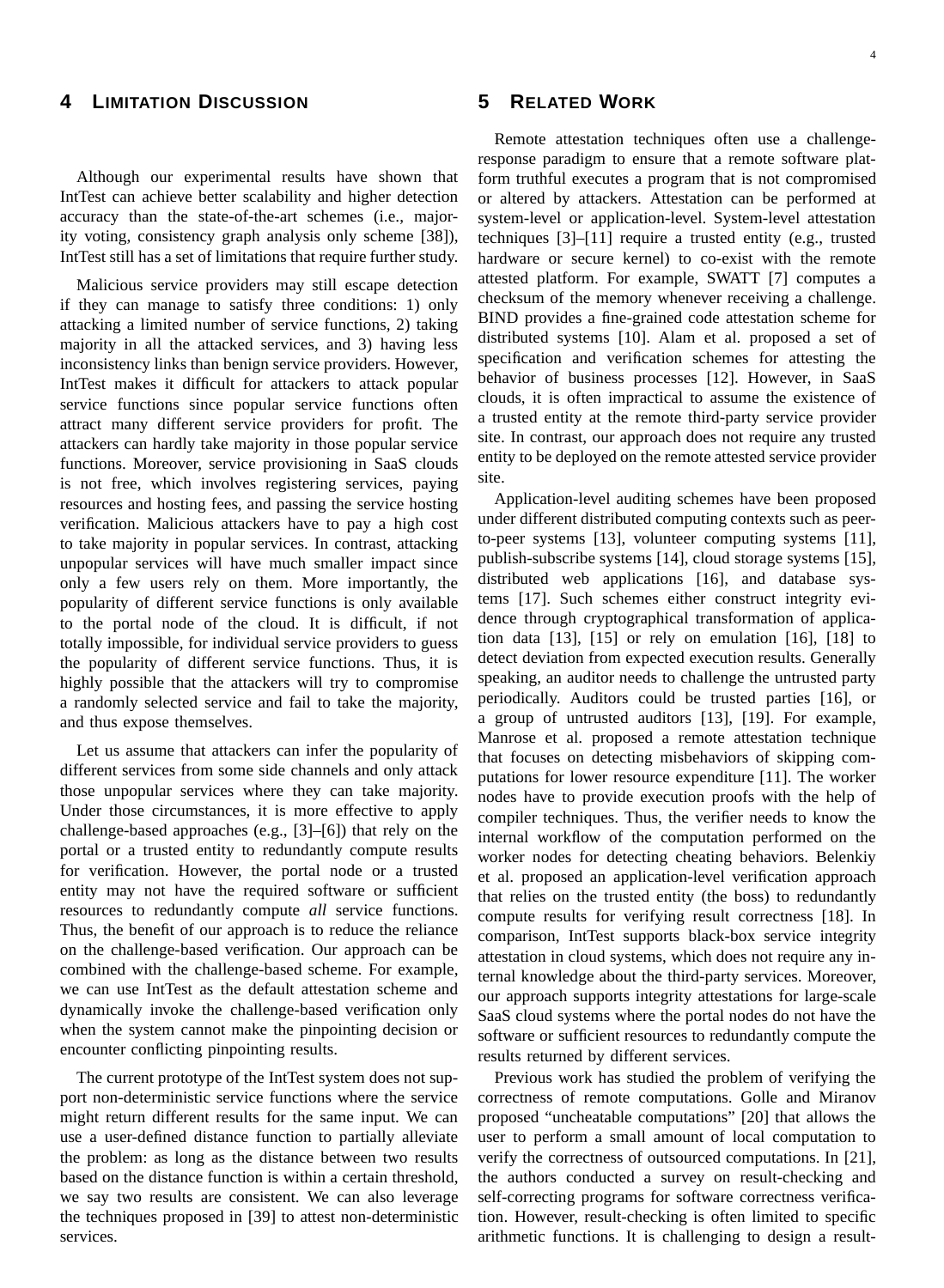checker for general computations. Gennaro et al. explored a cryptographic approach to verifying the computations that are outsourced to untrusted devices [22]. In comparison, IntTest does not require the remote service provisioning site or the portal node to perform any extra computation such as proof checking. However, IntTest can be combined with the above techniques when it cannot make the pinpointing decision or encounter conflicting pinpointing results.

Trust management in multi-party systems has been studied under different application contexts [8], [14], [23]–[25]. Generally, users or components of a distributed system, are evaluated according to some trust metrics. Higher trust scores are assigned to users or components who follow the rules honestly. In contrast, our approach evaluates different service providers by actively attesting them rather than performing passive monitoring on some pre-defined trust metrics. Qing et al. proposed a compromised core algorithm using inconsistency graphs to identify malicious nodes in sensor networks [26]. In contrast, IntTest employs both consistency and inconsistency relationships to pinpoint malicious service providers. Moreover, unlike sensor networks, SOA systems consist of distributed service providers offering diversified service functions.

Byzantine fault tolerance (BFT) techniques [19], [27]– [30] can pinpoint malicious nodes among replicated services given no more than one third of total replicas being faulty. However, the goal of BFT is to achieve consistency in replicated systems such as quorum systems and distributed database systems. In contrast, IntTest aims at pinpointing all malicious service providers in an SaaS cloud system that consists of different services. BFT requires all replicas communicate with each other all the time via a certain agreement protocol, which is impractical for largescale cloud systems due to scalability and deployment challenges. In contrast, IntTest performs probabilistic replaybased attestation and employs comprehensive attestation graph analysis to achieve both scalability and high detection accuracy.

Our work is also related to Sybil defense techniques [31]–[34] that leverage social networks among the users constructed by observing social interactions among users, and rely on the quotient cut to expose sybil identities. In contrast, our approach does not assume any prior knowledge about third-party service providers and actively attests service providers using probabilistic data replay. Our pinpointing scheme provides integrated graph analysis algorithms (i.e., clique discovery in the consistency graph and minimum vertex cover in the inconsistency graph) for better accuracy. Moreover, different from open distributed systems such as peer-to-peer networks where anyone can join for free or little cost, SaaS cloud systems often impose a certain cost for each service provider to provide a service. Thus, it can be prohibitively expensive for attackers to launch Sybil attacks in SaaS clouds. Service providers cannot easily forge identities in SaaS clouds since they need to provide certificates for hosting a certain service and must be authenticated and approved by the cloud system.

Security protection for cloud systems has recently re-

ceived much attention [15], [35]–[37]. Ristenpart et. al. explored the security holes of existing deployed cloud systems, and identified that current cloud deployments are vulnerable to a cross-VM side channel attack [35]. Erway et al. presented a dynamic provable data possession (PDP) framework for cloud storage systems [36]. In comparison, our work focuses on assuring distributed service integrity for SaaS clouds.

#### **REFERENCES**

- [1] G. Bancerek, "Konig's theorem," *Journal of Formalized Mathematics*, vol. 2, pp. 2–3, 1990.
- [2] C. H. Papadimitriou and K. Steiglitz, *Combinatorial Optimization: Algorithms and Complexity*, unabridged ed. Englewood Cliffs, New Jersey, U.S.A.: Dover Publications, May 1998.
- [3] J. Garay and L. Huelsbergen, "Software integrity protection using timed executable agents," in *Proceedings of ACM Symposium on Information, Computer and Communications Security (ASIACCS)*, Taiwan, Mar. 2006.
- [4] T. Garfinkel, B. Pfaff, and et. al., "Terra: A virtual machine-based platform for trusted computing," in *Proceedings of the 19th ACM Symposium on Operating Systems Principles (SOSP)*, Oct. 2003.
- [5] R. Sailer, X. Zhang, T. Jaeger, and L. van Doorn, "Design and implementation of a tcg-based integrity measurement architecture," in *Proceedings of 13th USENIX Security Symposium*, San Diego, CA, Aug. 2004.
- [6] A. Seshadri, M. Luk, E. Shi, A. Perrig, L. van Doorn, and P. Khosla, "Pioneer: Verifying code integrity and enforcing untampered code execution on legacy systems," in *Proceedings of the 20th ACM Symposium on Operating Systems Principles (SOSP)*, Oct. 2005.
- [7] A. Seshadri, A. Perrig, L. V. Doorn, and P. Khosla, "Swatt: Softwarebased attestation for embedded devices," in *IEEE Symposium on Security and Privacy*, May 2004.
- [8] S. Berger, R. Caceres, and et. al., "TVDc: Managing security in the trusted virtual datacenter," *ACM SIGOPS Operating Systems Review*, vol. 42, no. 1, pp. 40–47, 2008.
- [9] E. Kaiser, W. Feng, and T. Schluessler, "Fides: Remote anomalybased cheat detection using client emulation," in *Proceedings of the 16th ACM Conference on Computer and Communications Security (CCS)*, 2009.
- [10] E. Shi, A. Perrig, and L. V. Doorn, "Bind: A fine-grained attestation service for secure distributed systems," in *Proceedings of the IEEE Symposium on Security and Privacy*, 2005.
- [11] F. Monrose, P. Wyckoff, and A. D. Rubin, "Distributed execution with remote audit," in *Proceedings of ISOC Network and Distributed System Security Symposium (NDSS)*, Feb. 1999.
- [12] M. Alam, M. Nauman, X. Zhang, T. Ali, and P. C. Hung, "Behavioral attestation for business processes," in *IEEE International Conference on Web Services*, 2009.
- [13] A. Haeberlen, P. Kuznetsov, and P. Druschel, "Peerreview: Practical accountability for distributed systems," in *ACM Symposium on Operating Systems Principles*, 2007.
- [14] M. Srivatsa and L. Liu, "Securing publish-subscribe overlay services with eventguard," *Proc. of ACM Computer and Communication Security (CCS)*, 2005.
- [15] K. Bowers, A. Juels, and A. Oprea, "Hail: A high-availability and integrity layer for cloud storage," in *Proceedings of the 16th ACM Conference on Computer and Communications Security (CCS)*, 2009.
- [16] K. Vikram, A. Prateek, and B. Livshits, "Ripley: Automatically securing web 2.0 applications through replicated execution," in *Proceedings of the 16th ACM Conference on Computer and Communications Security (CCS)*, 2009.
- [17] M. Xie, H. Wang, J. Yin, and X. Meng, "Integrity auditing of outsourced data," in *International Conference on Very Large Data Base (VLDB)*, 2007.
- [18] M. Belenkiy, M. Chase, C. Erway, and et. al., "Incentivizing outsourced computation," in *Proceedings of the 3rd international workshop on Economics of networked systems (NetEcon)*, Aug. 2008.
- [19] B. Liskov and R. Rodrigues, "Tolerating byzantine faulty clients in a quorum system," in *Proceedings of the 26th IEEE International Conference on Distributed Computing Systems (ICDCS)*, 2006.